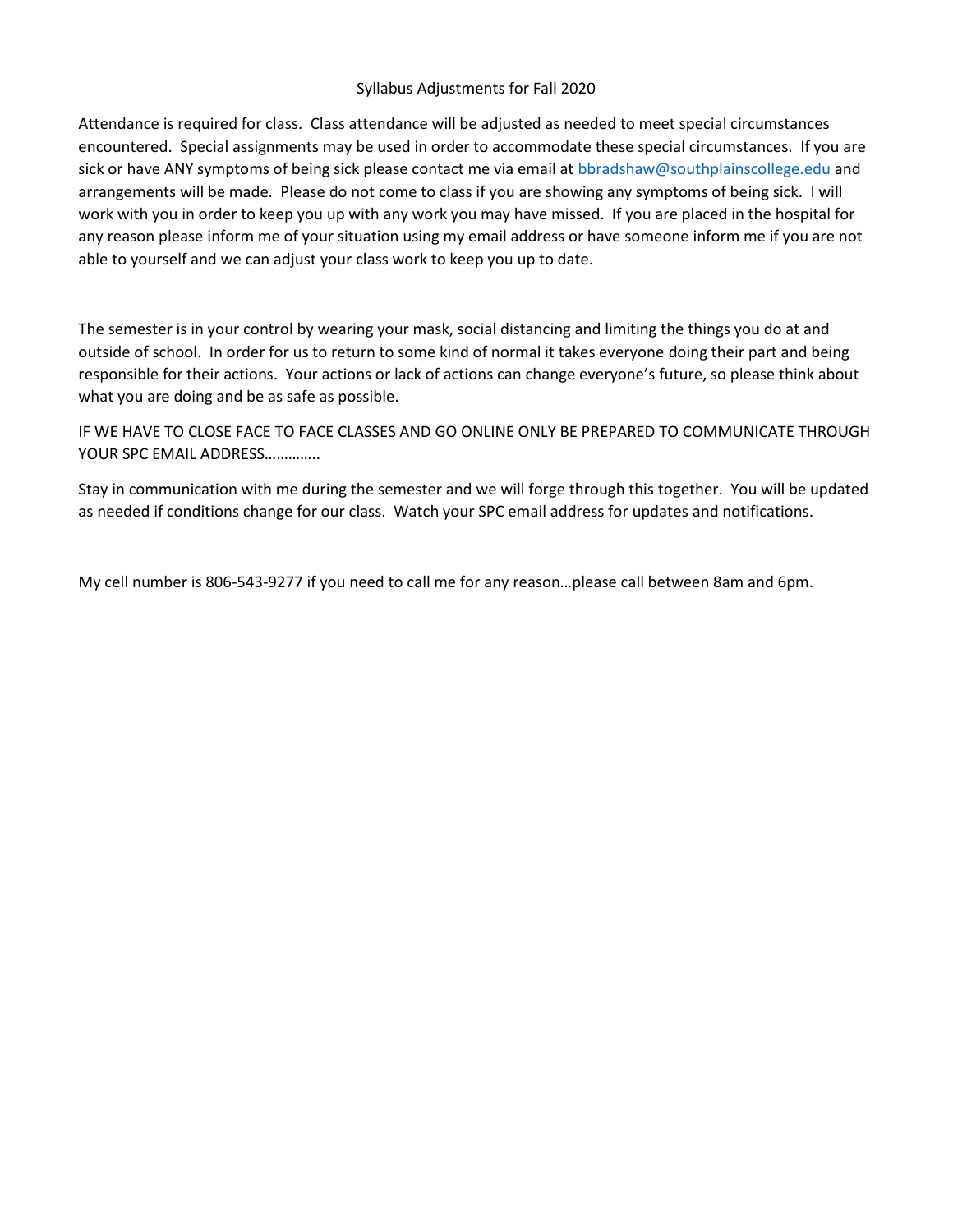MATH 0315–BEGINNING ALGEBRA Course Syllabus 0315.001 MW 7:50a – 9:20 0315.004 TR 11:00 – 12:45 Located in PE #116

Instructor: Bart Bradshaw Office: TD102(Texan Dome) Phone: (806) 716-2478 E-Mail: [bbradshaw@southplainscollege.edu](mailto:bbradshaw@southplainscollege.edu) Office Hours: MW 7:15–7:45 TR 7:15-7:45 and by appointment

Course Description: MATH 0315. BEGINNING ALGEBRA. (3:3:1) This course is designed for those students who need MATH 0320 and have not had one year of high school algebra. It includes properties of signed numbers, algebraic expressions, linear equations in one unknown and geometry. Time in a math lab is required. This course will not satisfy graduation requirements. This course is required if testing indicates a need. (from SPC catalog) Student Learning Successful completion of this course should reflect mastery of the following objectives. Outcomes/Competencies: (Chapter and section numbers are indicated in parentheses.) 1. Add, subtract, multiply and divide real numbers. (1.5) 2. Use the order of operations to simplify an expression. (1.7) 3. Simplify algebraic expressions. (1.8) 4. Solve linear equations. (2.1, 2.2, 2.3) 5. Translate and solve word problems. (2.5, 2.6, 2.7) 6. Solve linear inequalities. (2.8) 7. Graph equations in two variables by the intercept method and the slope intercept method. (3.1, 3.2, 3.3, 3.4) 8. Solve Systems of equations by graphing, substitution, and elimination. (4.1, 4.2, 4.3,4.4, 4.5) 9. Evaluate expressions using exponent rules. (5.2, 5.4) 10. Add, subtract, multiply and divide polynomials. (5.1, 5.3, 5.5) 11. Factor polynomials, (6.1, 6.2, 6.3, 6.4, 6.5) 12. Solve quadratic equations by factoring. (6.6) Textbook: Elementary and Intermediate Algebra, Sullivan/Struve/Mazzarella, 4th Edition, Prentice Hall/Pearson Education. Expectations: • RESPECT! Respect your instructor and respect your peers. • NO CELL PHONES OR ELECTRONIC DEVICES are to be used during class. The instructor reserves the right to ask a student to leave if his/her electronic device is used. • COME TO CLASS PREPARED and get involved. • MANAGE YOUR TIME and complete all assignments. If you have trouble completing the assignment, see a tutor. That's why we are here! • ATTEND EVERY CLASS. If you miss a class, go over the material that was missed via the textbook or videos. If you are still confused, please see me or a tutor. • PREPARE FOR THE EXAMS. • SET A GOAL (A, B, or C). • TRY YOUR BEST. A student is eligible for a grade of "PR" instead of "D" or "F", provided the student puts forth adequate effort, has good attendance and completes the homework assignments. • BE HONEST and maintain a high standard of integrity. Academic dishonesty includes, but is not limited to, cheating on exams, collaborating with another student during an exam, and copying another student's work. Attendance: Attendance and effort are the most important activities for success in this course. Class attendance will be taken at the beginning of the class period (as a ½ of an absence) and again at the end of the lab(as a ½ of an absence), so do not arrive late or leave early. You may be dropped from this course with a grade of X or F if you exceed four absences. If you cannot stay awake during class, you will be asked to leave and will be counted absent. Supplies: You will need pencils, notebook paper, graph paper, a 3-ring binder, and a 3-hole punch. A calculator is allowed after the first exam. The use of cell phones or other electronic devices will not be allowed. Please make certain all materials accompany you to each class meeting.

Grading: Homework/Quizzes/Binder 20% 4 Unit Exams 60% Final Exam 20% Total 100%

Grading Scale: A 90-100 B 80-89 C 70-79 D 60-69 F 59 or below

You need to keep all your grades on one page inside your binder. Please correct your exams with the tutors after each test. A grade of C (70) or better is required to advance to the next course (Math 0320).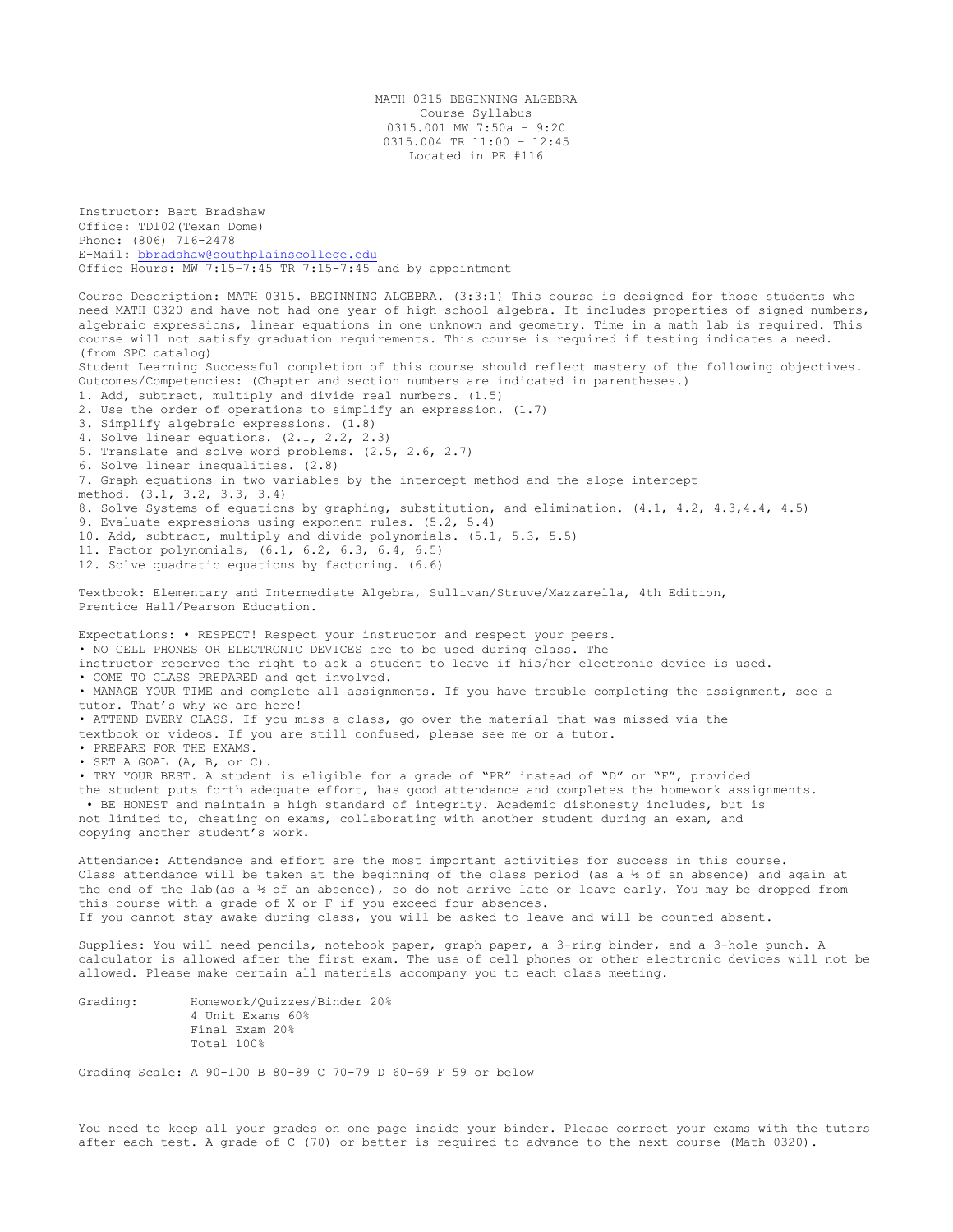Binder: Neatness and organization of a 3-ring binder are important. The binder should be arranged in the following manner:

1 st Course Calendar 2 nd Syllabus  $3^{rd}$  Notes for each section covered. 4 th Homework/Quizzes 5 th Unit Exams These pages will be kept in chronological order. If you are absent, it is your responsibility to get the notes from a classmate and also complete the assigned homework using the tutors to help with missed instructions for the assignments.

Homework/Quizzes: • Homework assignments will be listed on your course calendar. **YOUR HOMEWORK WILL BE GRADED FOR COMPLETION DURING THE LAB TIME THE FOLLOWING CLASS MEETING DAY!!!** Students should work additional problems as needed to fully understand the concepts. The general format for assignments should include the following: place the assignment heading on the top of the page with the problems assigned, copy the problem from the book, show all work, write big and clearly indicate the answer. No late assignments will be accepted. The homework is practice for your mastery of the concepts and skills presented in class which you will be responsible to perform on a quiz and an exam. Remember, effort is key to your success. You have to focus your time and effort on completing the problems assigned.

• Written assignments must be done in pencil and on paper without frayed edges. You will have one warning, after which you will earn a zero on that work. Writing on both sides of the paper is permitted.

• Quizzes may be administered at any time so review the previous material before class. Exams: There will be 4 unit exams and a comprehensive final exam. Dates for the exams are given on the course calendar. If for any reason you are unable to take an exam at the designated time you must contact me prior to class time. Make-up exams will be given at the discretion of the instructor.

Tutoring & Videos: FREE tutoring is available in M116 (math building) on the Levelland campus and RC262 (building 2) on the Reese campus. Tutoring schedules will be posted as soon as possible. There are links to some websites that contain helpful videos: patrickjmt.com, khanacadmy.org, and MATH 0315 Beginning Algebra

**Student Code of Conduct Policy**: Any successful learning experience requires mutual respect on the part of the student and the instructor. Neither instructor nor student should be subject to others' behavior that is rude, disruptive, intimidating, aggressive, or demeaning**.** Student conduct that disrupts the learning process or is deemed disrespectful or threatening shall not be tolerated and may lead to disciplinary action and/or removal from class.

**Diversity Statement:** In this class, the teacher will establish and support an environment that values and nurtures individual and group differences and encourages engagement and interaction. Understanding and respecting multiple experiences and perspectives will serve to challenge and stimulate all of us to learn about others, about the larger world and about ourselves. By promoting diversity and intellectual exchange, we will not only mirror society as it is, but also model society as it should and can be.

**Disability Statement:** Students with disabilities, including but not limited to physical, psychiatric, or learning disabilities, who wish to request accommodations in this class should notify the Disability Services Office early in the semester so that the appropriate arrangements may be made. In accordance with federal law, a student requesting accommodations must provide acceptable documentation of his/her disability to the Disability Services Office. For more information, call or visit the Disability Services Office at Levelland (Student Health & Wellness Office) 806-716-2577, Reese Center (Building 8) 806- 716-4675, or Plainview Center (Main Office) 806-716-4302 or 806-296-9611.

**Nondiscrimination Policy:** South Plains College does not discriminate on the basis of race, color, national origin, sex, disability or age in its programs and activities. The following person has been designated to handle inquiries regarding the non-discrimination policies: Vice President for Student Affairs, South Plains College, 1401 College Avenue, Box 5, Levelland, TX 79336. Phone number 806- 716-2360.

**Title IX Pregnancy Accommodations Statement:** If you are pregnant, or have given birth within six months, Under Title IX you have a right to reasonable accommodations to help continue your education.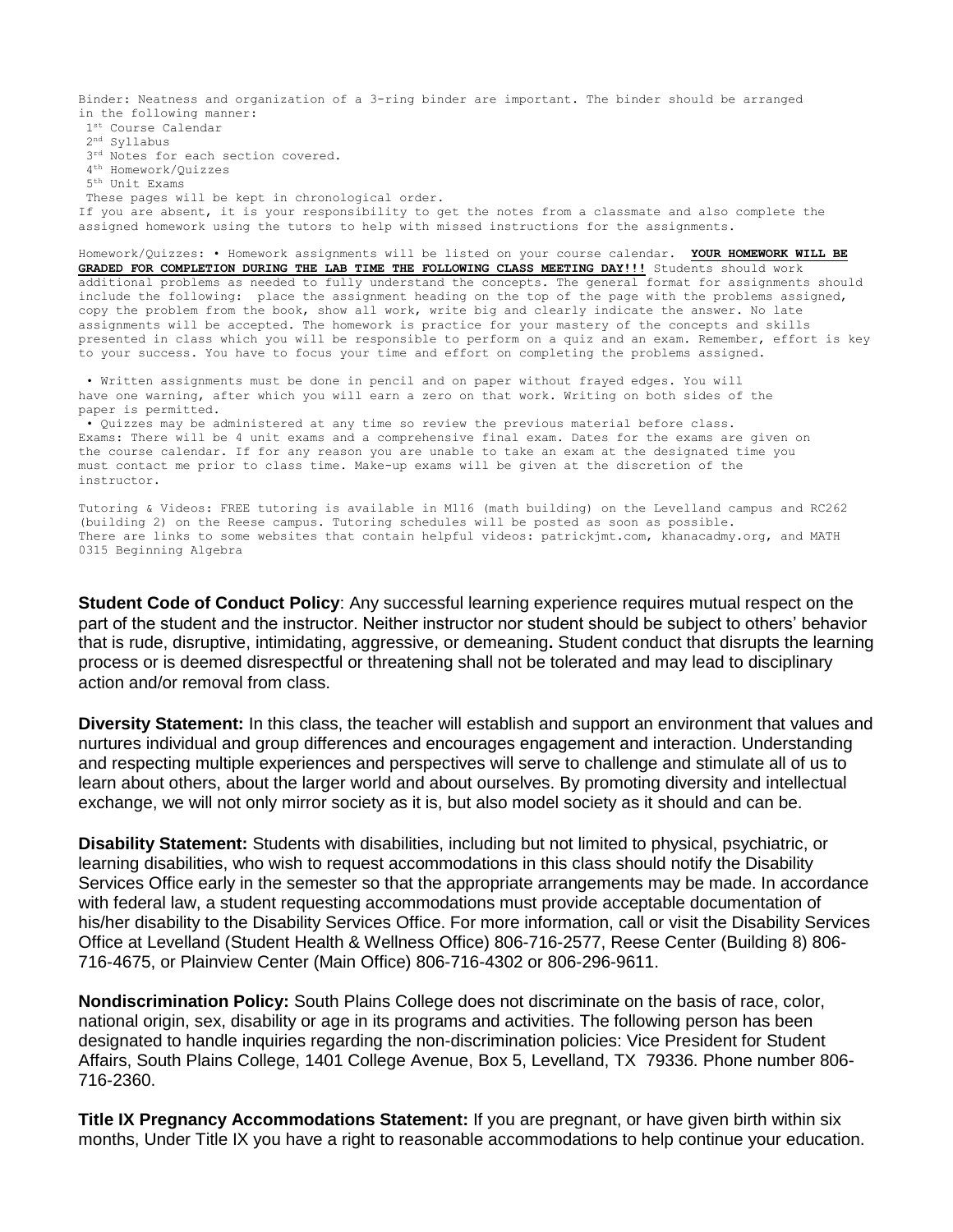To [activate](http://www.southplainscollege.edu/employees/manualshandbooks/facultyhandbook/sec4.php) accommodations you must submit a Title IX pregnancy accommodations request, along with specific medical documentation, to the Director of Health and Wellness. Once approved, notification will be sent to the student and instructors. It is the student's responsibility to work with the instructor to arrange accommodations. Contact the Director of Health and Wellness at 806-716-2362 or [email](http://www.southplainscollege.edu/employees/manualshandbooks/facultyhandbook/sec4.php) [cgilster@southplainscollege.edu](mailto:cgilster@southplainscollege.edu) for assistance.

**Campus Concealed Carry**: Texas Senate Bill - 11 (Government Code 411.2031, et al.) authorizes the carrying of a concealed handgun in South Plains College buildings only by persons who have been issued and are in possession of a Texas License to Carry a Handgun. Qualified law enforcement officers or those who are otherwise authorized to carry a concealed handgun in the State of Texas are also permitted to do so. Pursuant to Penal Code (PC) 46.035 and South Plains College policy, license holders may not carry a concealed handgun in restricted locations. For a list of locations and Frequently Asked Questions, please refer to the Campus Carry page

at: <http://www.southplainscollege.edu/campuscarry.php>

Pursuant to PC 46.035, the open carrying of handguns is prohibited on all South Plains College campuses. Report violations to the College Police Department at 806-716-2396 or 9-1-1.

**SPC Bookstore Price Match Guarantee Policy:** If you find a lower price on a textbook, the South Plains College bookstore will match that price. The difference will be given to the student on a bookstore gift certificate! The gift certificate can be spent on anything in the store.

If students have already purchased textbooks and then find a better price later, the South Plains College bookstore will price match through the first week of the semester. The student must have a copy of the receipt and the book has to be in stock at the competition at the time of the price match.

The South Plains College bookstore will happily price match BN.com & books on Amazon noted as *ships from and sold by Amazon.com*. Online marketplaces such as *Other Sellers* on Amazon, Amazon's Warehouse Deals, *fulfilled by* Amazon, BN.com Marketplace, and peer-topeer pricing are not eligible. They will price match the exact textbook, in the same edition and format, including all accompanying materials, like workbooks and CDs.

A textbook is only eligible for price match if it is in stock on a competitor's website at time of the price match request. Additional membership discounts and offers cannot be applied to the student's refund.

Price matching is only available on in-store purchases. Digital books, access codes sold via publisher sites, rentals and special orders are not eligible. Only one price match per title per customer is allowed.

Note: The instructor reserves the right to modify the course syllabus and policies, as well as notify students of any changes, at any point during the semester.